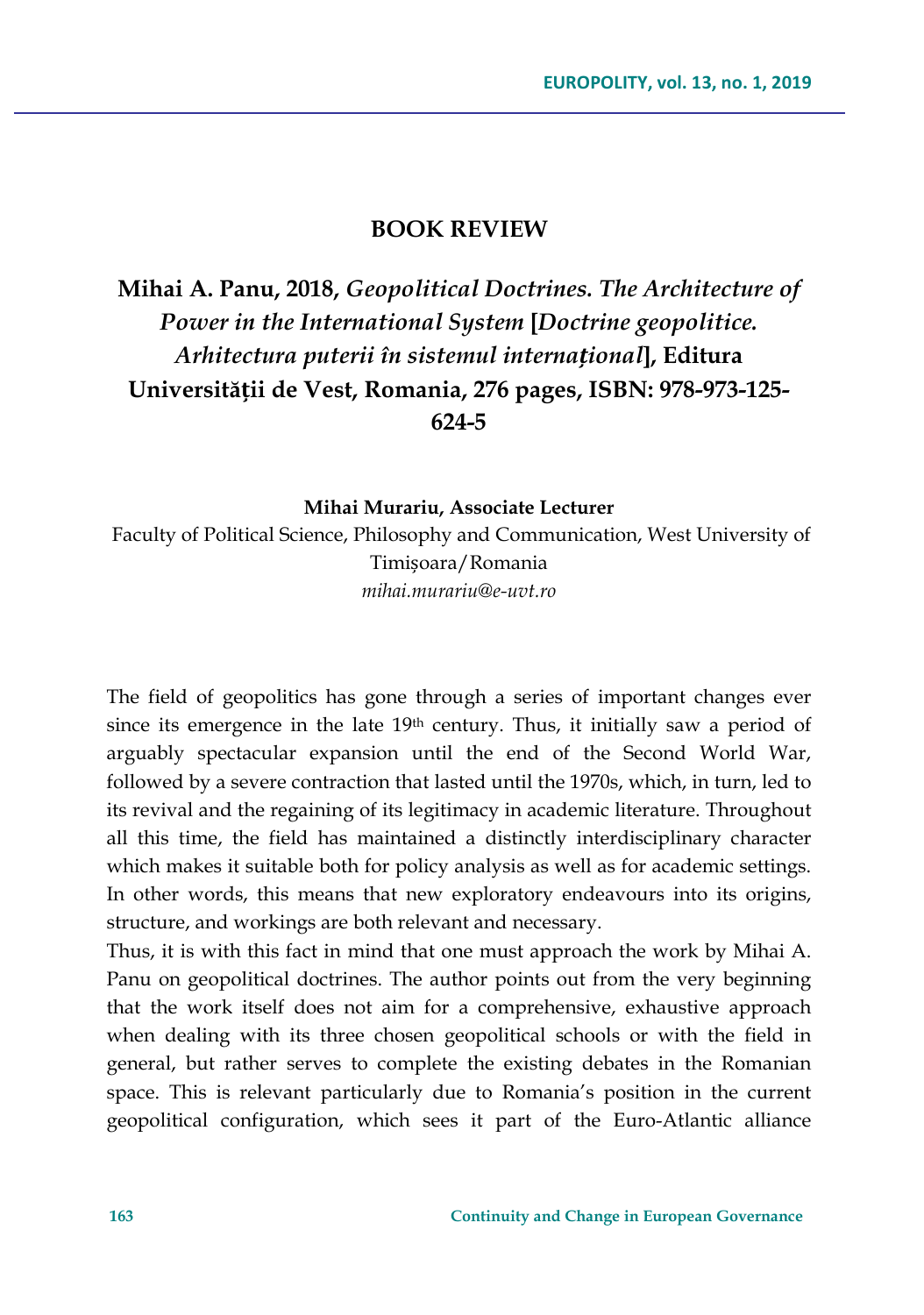system, with the Romanian state thus bound to be greatly influenced by any developments in any future Great Game between the major power blocks. Throughout its chapters, the work deals with three important concepts, namely, geopolitics, geostrategy, and geoeconomics, while also paying attention to the evolution of various ideas championed by some of the most important theoreticians of the previous centuries, yet without neglecting the important contributions of lesser known authors.

The first chapter of the book serves as an introduction to the idea of geopolitics, its importance and its precursors, ranging from Thucydides and his account of the Peloponnesian War up to the 19th century uses of the term "political geography". Throughout this introductory chapter, the author deals with a number of important concepts related to geopolitics, whilst also taking into account its origins and evolution. The second chapter contains an exploration of the Anglo-American school of geopolitics, which is seen as a "natural consequence of certain (political-cultural, economic compatibilities) and [...] of the strategic partnership between the two great powers" (p.24). It is ultimately unsurprising that this chapter is also the most extensive in the book, firstly due to the impact of the Anglo-American strategic alliance. Secondly, this is due to the influence of authors such as Alfred T. Mahan and Halford Mackinder, whose writings were centred on sea power and land-based power, respectively, but also the works of authors such as Saul Cohen and Alexander de Seversky, who represent newer trends such as interconnected regions and the increased importance of airpower for geopolitical realities.

The book's third chapter deals with the German school of geopolitics. As the author himself puts it, this is a school which "reflects the security dilemmas and the historical anxieties of an entire nation" (p. 140). Furthermore, it represents a phenomenon with multiple causes, born of a people's collective resentment when "confronted with numerous identity mutations in a relatively short time, but also through the ideological 'blindness' of an intellectual class which let itself be drawn in the totalitarian trap" (p.170). A number of important figures are discussed this chapter, including the Swedish author Rudolf Kjellen who was responsible for the concept of "*Geopolitik*". A large portion of this section of the book deals with the work of Friedrich Ratzel, who popularised the concept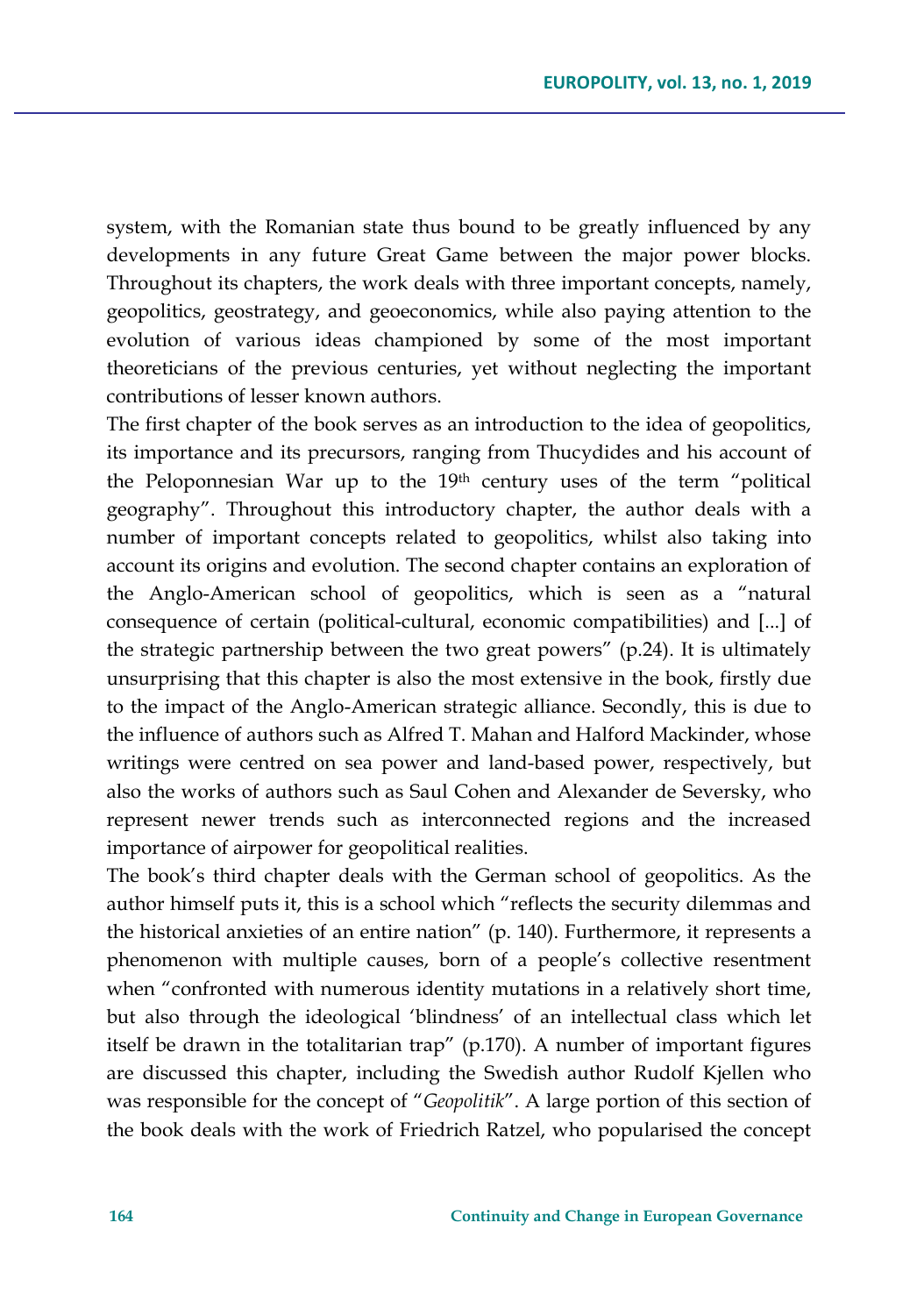of *"Lebensraum*" – which he explicitly used for the first time in his 1901 work *Der Lebensraum*. Lastly, the author explores Karl Haushofer's work, with its importance in setting up the basis for his distinctive view of pan-regionalism – which eventually settled on the three core nations of the United States, Germany and Japan –, with Haushofer himself being considered "the first German author to develop the concept of 'geopolitics' to the point where it holds a sufficient methodological-ideaistic weight in order to turn into a stand-alone discipline" (p.188).

The fourth chapter is focused on the Russian school of geopolitics, which has been profoundly marked by the deep changes which took place in the Russian cultural space from the Kievan period to the present – a space which took on an imperial identity and which functioned as an intermediary between West and East. Three elements are identified to have played a crucial part in the Russian school, that is, conservatism, Orthodoxism and nationalism. The figure of Aleksandr Dugin naturally dominates the Russian school, along with the concepts of Eurasianism, which developed after the First World War, and Neo-Eurasianism, which grew in the aftermath of the Soviet disintegration. Moreover, the chapter includes a look at the so-called "fourth political theory" promoted by Dugin as an alternative to liberalism, communism, and fascism, a path which essentially represents a mix of national sovereignty, social equity, and a revitalisation of tradition (p.227), and the enemy of "Atlanticism" (p.228).

A number of important concepts are discussed throughout the book, including classic terms such as Mackinder's well-known and influential "Heartland". Yet at the same time, the book also deals with newer concepts, such as Saul Cohen's "shatterbelts" (p.123), geopolitically vulnerable areas which are spatially fluid, and "gateways" (p.126), which point to the importance of global interconnectivity. And while the patterns of globalisations are taken into account – with an acceptance of the fact that nation-states might well be anachronistic in the long run – the book favours an approach centred on the importance played by foreign policy in geopolitical contexts, including a focus on the role of spatiality in the development of power relations. Moreover, as the author is right to point out, one must also consider the impact of the practices influencing the behaviour of international actors, both old and new, thus